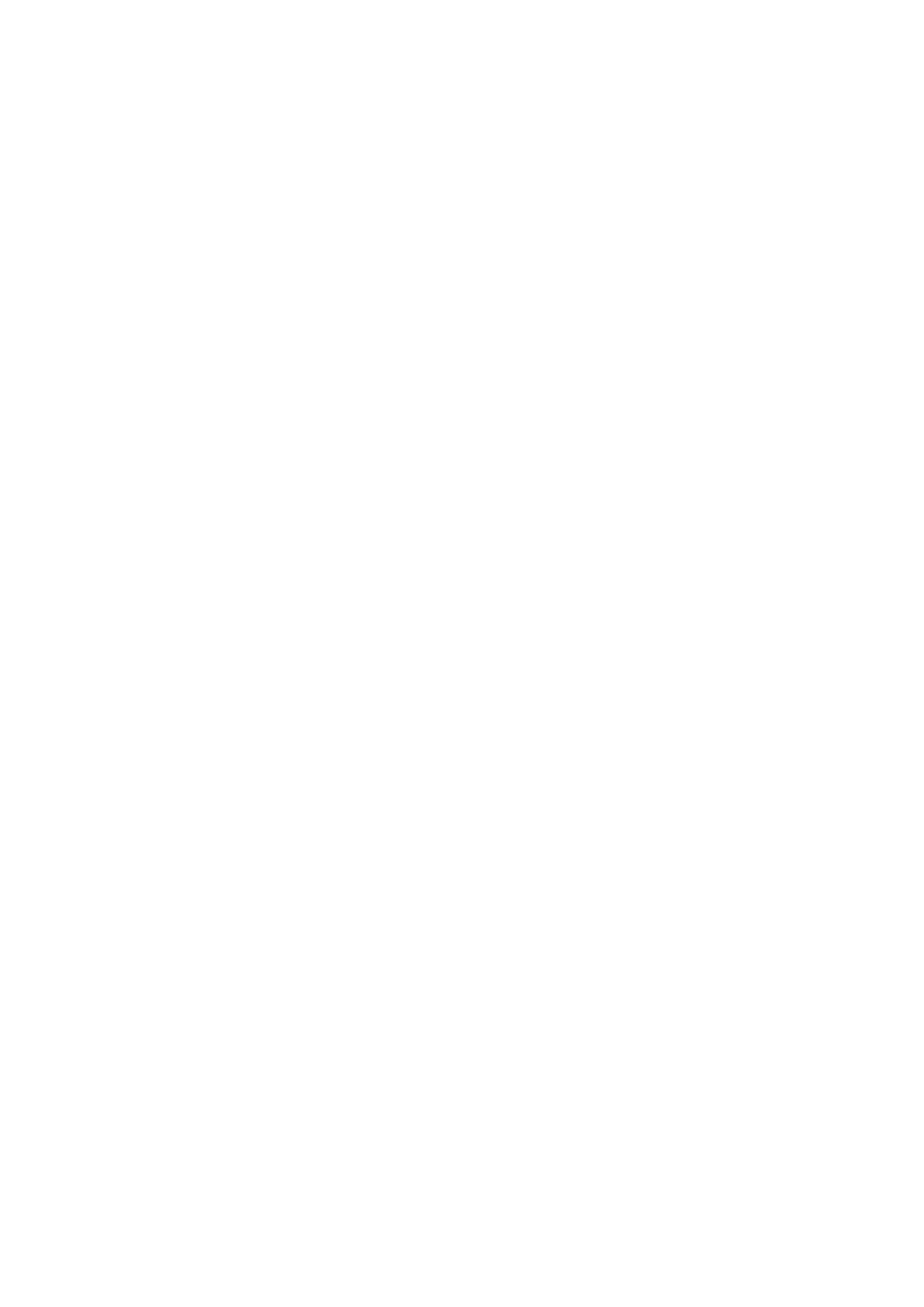

Resolution number IMSB/2018/5

MOVED by Deputy Chairperson G Wilcox, seconded by IMSB Member R Blair:

That the Independent Maōri Statutory Board:

a) accept the apologies from J Brown and L Ngamane

## **CARRIED**

## **2 Declaration of Interest**

There were no declarations of interest.

## **3 Confirmation of Minutes**

Resolution number IMSB/2018/6

MOVED by T Kake, seconded by IMSB Member T Henare:

That the Independent Māori Statutory Board:

a) confirm the ordinary minutes of its meeting, held on Monday  $4<sup>th</sup>$  December 2017, including the confidential section, as a true and correct record.

#### **CARRIED**

#### **4 Extraordinary Business**

- 4.1 Kauri Die Back
- 4.2 CCO Appointments Committee

## **5 Financial Report to 30 November 2017**

Resolution number IMSB/2018/7

MOVED by T Kake, seconded by Deputy Chairperson G Wilcox:

That the Independent Māori Statutory Board:

a) receives this Financial Report to 30 November 2017.

## **CARRIED**

# **6 Update Board Strategic Priorities Report - February 2018**

Resolution number IMSB/2018/8

MOVED by IMSB Member R Blair, seconded by IMSB Member T Henare:

That the Independent Māori Statutory Board:

a) receives the Board Strategic Work Priorities Progress Report February 2018

#### **CARRIED**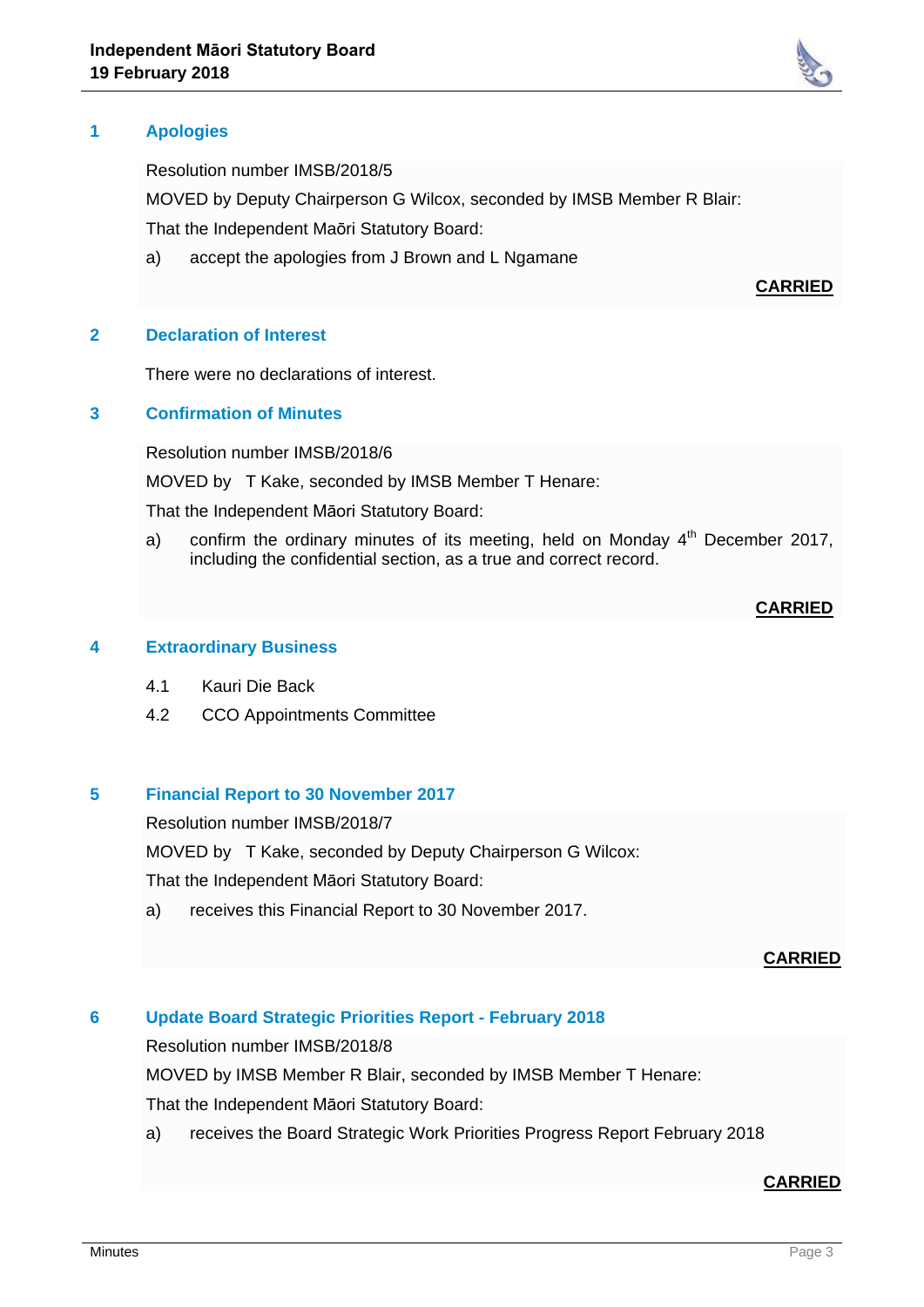

## **7 Schedule of Issues of Significance and Māori Plan Promotion Plan**

Resolution number IMSB/2018/9

MOVED by IMSB Member R Blair, seconded by IMSB Member T Henare:

That the Independent Māori Statutory Board:

- a) receive the report;
- b) approve the approach to the promotion and use of the Schedule of Issues of Significance and Māori Plan 2017; and
- c) agree that a report on the use and reporting on the Schedule of Issues of Significance and Māori Plan 2017 will be presented at the Joint Meeting of the Independent Māori Statutory Board and the Governing Body on 26 March 2018.

#### **CARRIED**

#### **8 Independent Māori Statutory Board Appointment to the proposed Regional Pest Management Plan for Public Consultation**

Resolution number IMSB/2018/10

MOVED by IMSB Member T Henare, seconded by D Kirkwood:

That the Independent Māori Statutory Board:

- a) receives the report
- b) nominates Board members Terrence Muka Hohneck and as an alternate James Brown on the Environment and Community Committee to have delegated responsibility for agreeing to the consultation questions and any required minor editorial changes to the proposed Regional Pest Management Plan document, prior to public consultation.

#### **CARRIED**

## **9 Independent Māori Statutory Board Member Appointment to the proposed Waste Management and Minimisation Plan 2018**

Resolution number IMSB/2018/11

MOVED by Chairperson D Taipari, seconded by IMSB Member T Henare:

That the Independent Māori Statutory Board:

- a) receives the report
- b) nominates Board Members Glenn Wilcox and as an alternate Renata Blair to the hearings panel to receive feedback on the draft Waste Management and Minimisation Plan 2018: Working Together for Zero Waste and make recommendations to the Environment and Community Committee.

#### **CARRIED**